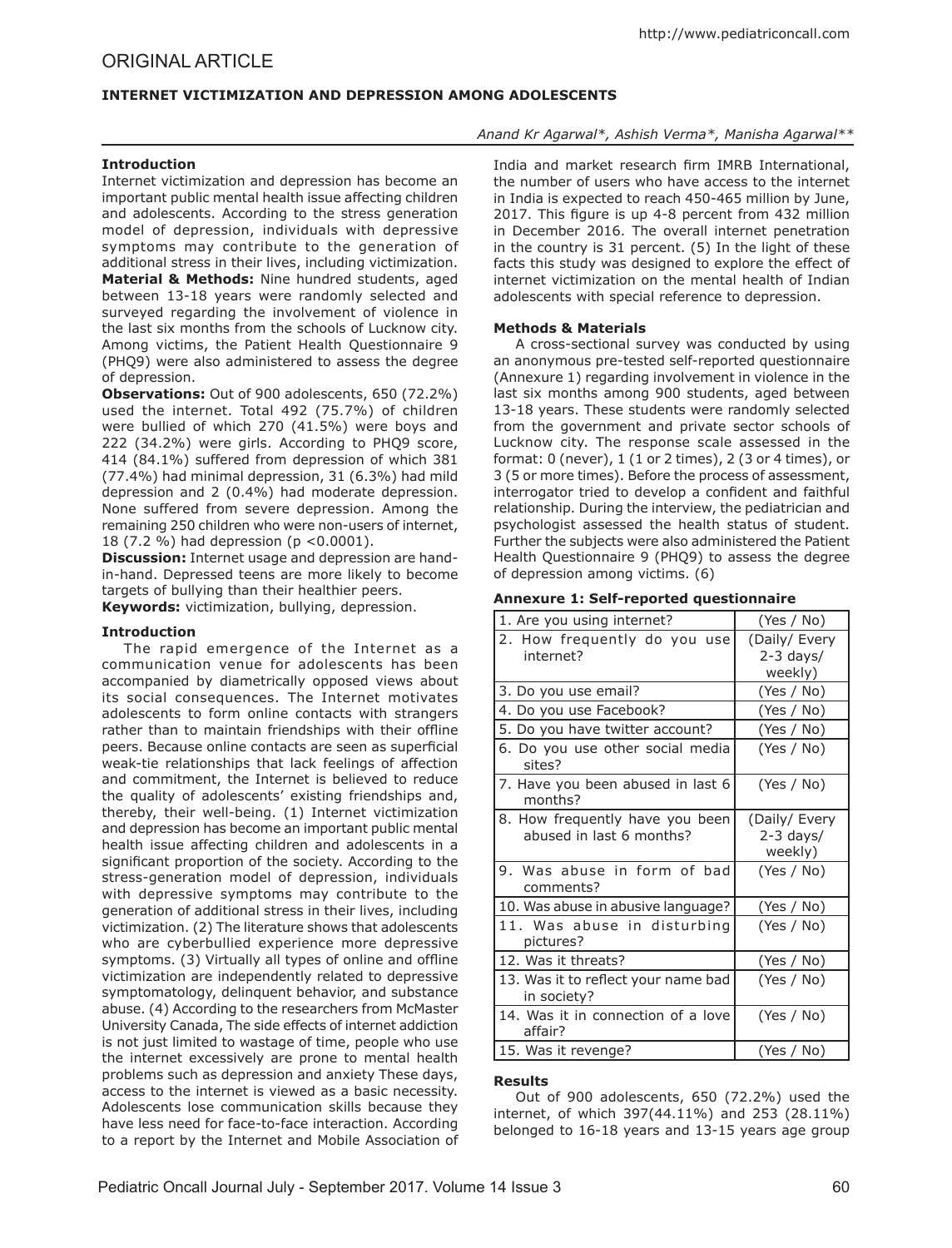**Table 1: Internet usage and bullying in each age group**

| <b>Internet usage</b>                   | Age group 16-18 years | Age group 13-15 years |
|-----------------------------------------|-----------------------|-----------------------|
| Facebook usage                          | 357 (54.9%)           | 205 (31.5%)           |
| Twitter usage                           | 51 (7.8%)             | 22 (3.3%)             |
| Other Social Media usage                | 334 (51.3%)           | 216 (33.2%)           |
| Email usage                             | 271 (41.6%)           | 185 (28.4%)           |
| <b>Bullying</b>                         |                       |                       |
| Bullying in form of bad comments        | 191 (38.8%)           | 132 (26.8%)           |
| Bullying in form of abusive language    | 87 (17.7%)            | 67 (13.6%)            |
| Bullying in form of disturbing pictures | 92 (14.1%)            | 51 (10.4%)            |
| Threatened to give bad name in society  | 201 (40.9%)           | 43 (8.7%)             |
| Threatened relating to a love affair    | 150 (30.5%)           | 67 (13.6%)            |
| Threatened in form of revenge           | 143 (29%)             | 124 (25.2%)           |

**Table 2: Internet usage and bullying as per gender**

| <b>Internet usage</b>                   | Age group 16-18 years | Age group 13-15 years |
|-----------------------------------------|-----------------------|-----------------------|
| Facebook usage                          | 300 (46.2%)           | 262 (40.3%)           |
| Twitter usage                           | 41 (6.3%)             | 32 (4.9%)             |
| Other Social Media usage?               | 314 (48.3%)           | 236 (36.3%)           |
| Email usage                             | 210 (32.3%)           | 246 (37.8%)           |
| <b>Bullying</b>                         |                       |                       |
| Bullying in form of bad comments        | 171 (34.8%)           | 152 (13.9%)           |
| Bullying in form of abusive language    | 96 (19.5%)            | 58 (11.7%)            |
| Bullying in form of disturbing pictures | 57 (11.6%)            | 86 (17.5%)            |
| Threatened to give bad name in society  | 108 (21.9%)           | 136 (27.6%)           |
| Threatened relating to a love affair    | 115 (23.4%)           | 102 (20.7%)           |
| Threatened in form of revenge           | 146 (29.7%)           | 121 (24.6%)           |

respectively. Male: female ratio was 359:291. The students who assessed internet daily were 434 (66.8%) while 168 (25.8%) and 48 (7.4%) assessed every 2-3 days or weekly respectively. Of the 650 students who accessed internet, 492 (75.7%) were bullied in the last six months period, of which 270 (41.5%) were boys and 222 (34.2%) were girls and 302 (46.5%) victims were of 16-18 years and 190 (29.2%) were in 13-15 years age group (Table 1 and 2). According to PHQ9 score 414 (84.14%) suffered from the depression. Minimal depression was present in 381 (77.4%), 31 (6.3%) had mild depression and 2(0.4%) moderate depression. None suffered from severe depression. Among the remaining 250 children who were non-users of internet, 18 (7.2 %) had depression (p <0.0001). Cause of depression was not drilled in this group.

# **Discussion**

Depression is a symptom of several disorders that range from mild to severe and from transitory to chronic. As per Global Peace Index 2014, about 2.8 million youth in the age group of 12-17 years have at least one major depressive episode. (7) Present study confirms the report whereby 70 percent of individuals have more than one episode of depression before adulthood. (6) Cyberbullying and depression are handin-hand and most studies can't prove that the bullying caused depression. It's possible that depressed teens are more likely to become targets of bullying than their healthier peers. However, Hamm et al found that the cyberbullying preceded the teens' depression, hinting at a causal relationship. (8) In the present study, most of adolescents aged 16-18 years had depression probably as they are more conscious of their give and take relationships.

Cyberbullying has been found to increase the likelihood of depressive symptomatology in victims both in cross-sectional and longitudinal studies. (9) Cognitive theories indicate that the impact of victimization on subsequent psychopathology may be mediated by cognitive vulnerabilities, which include dysfunctional cognitive schemas about the way in which people view themselves and the world. (10,11) The experiences of victimization by peers can also negatively affect the construction of dysfunctional schemes of oneself and of social relationships which may lead to the suicidal tendency. Internet victimization predicts other cognitive vulnerabilities,